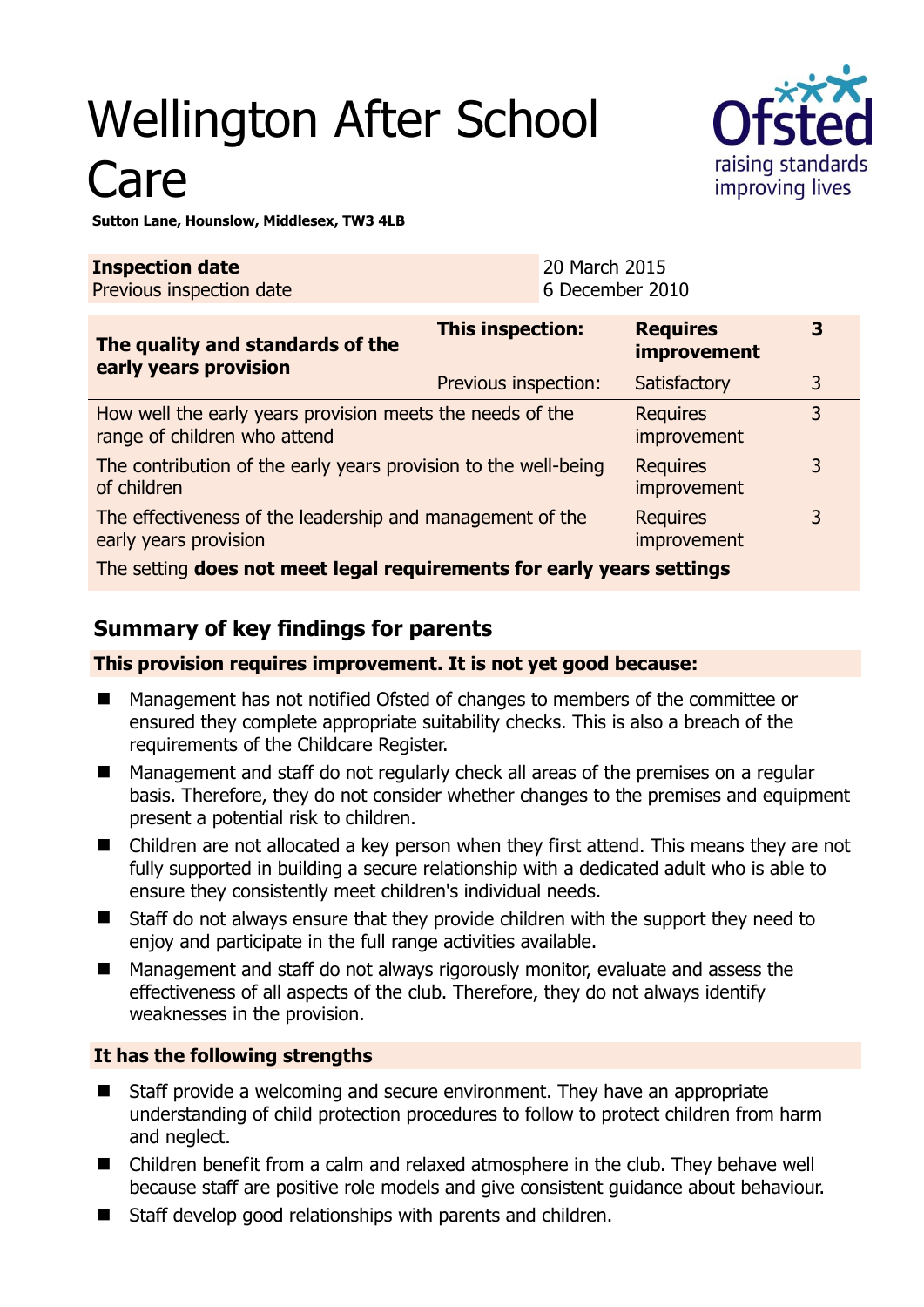## **What the setting needs to do to improve further**

#### **To meet the requirements of the Early Years Foundation Stage the provider must:**

- ensure each child is allocated a key person to support them and ensure activities are tailored to meet their individual needs
- $\blacksquare$  ensure risk assessments identify all aspects of the environment that need to be checked on a regular basis, with particular regard to the staging area in the hall
- $\blacksquare$  ensure all members of the committee responsible for running the provision, complete suitability checks which include obtaining an enhanced Disclosure and Barring Service check.

#### **To further improve the quality of the early years provision the provider should:**

- ensure the range of activities and resources available, motivate and enthuse all children and they receive the support they need to enjoy and develop their play
- $\blacksquare$  strengthen self-evaluation processes to identify weaknesses in the quality of the provision and children's experiences and make changes to improve daily practice.

#### **To meet the requirements of the Childcare Register the provider must:**

- **E** ensure all areas of the premises are regularly checked to ensure they are safe and suitable, with particular regard to the staging area in the hall (compulsory part of the Childcare Register)
- **If** implement effective systems ensuring that members of the committee who make up the registered person obtain an enhanced Disclosure and Barring Service check (compulsory part of the Childcare Register)
- **EXT** ensure Ofsted is informed of changes to registered person, including the name, date of birth, address and telephone number of all members of the committee (compulsory part of the Childcare Register).
- **E** ensure all areas of the premises are regularly checked to ensure they are safe and suitable, with particular regard to the staging area in the hall (voluntary part of the Childcare Register)
- $\blacksquare$  implement effective systems ensuring that members of the committee who make up the registered person obtain an enhanced Disclosure and Barring Service check (voluntary part of the Childcare Register)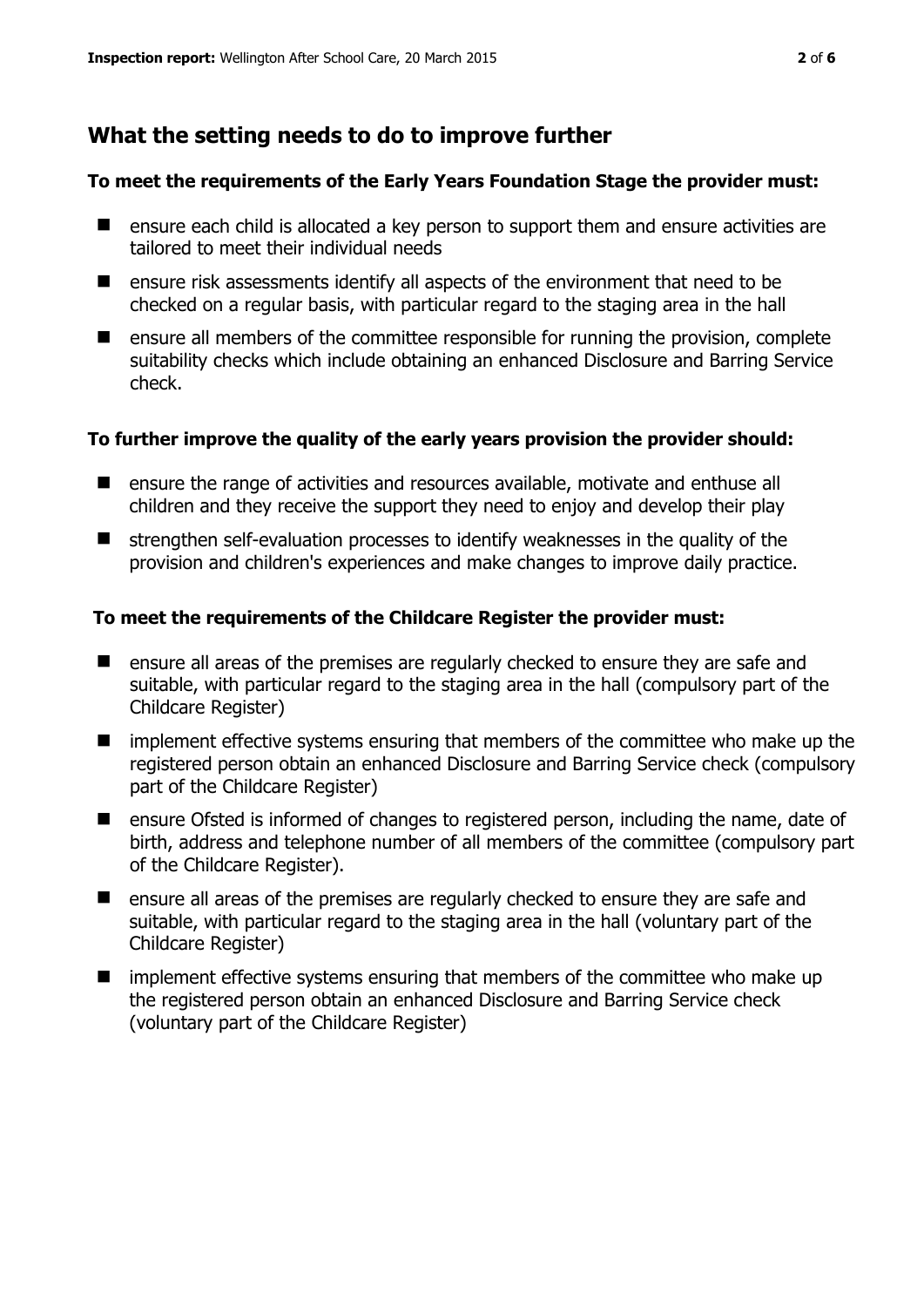#### **Inspection activities**

- The inspector observed activities in the indoor and outdoor learning environment.
- The inspector looked at children's records and other relevant documentation.
- The inspector checked evidence of suitability and qualifications of staff working with children and self-evaluation.
- $\blacksquare$  The inspector held a meeting with the manager of the club and conducted a joint observation.
- The inspector took account of the views of children and parents.

#### **Inspector**

Claire Meyer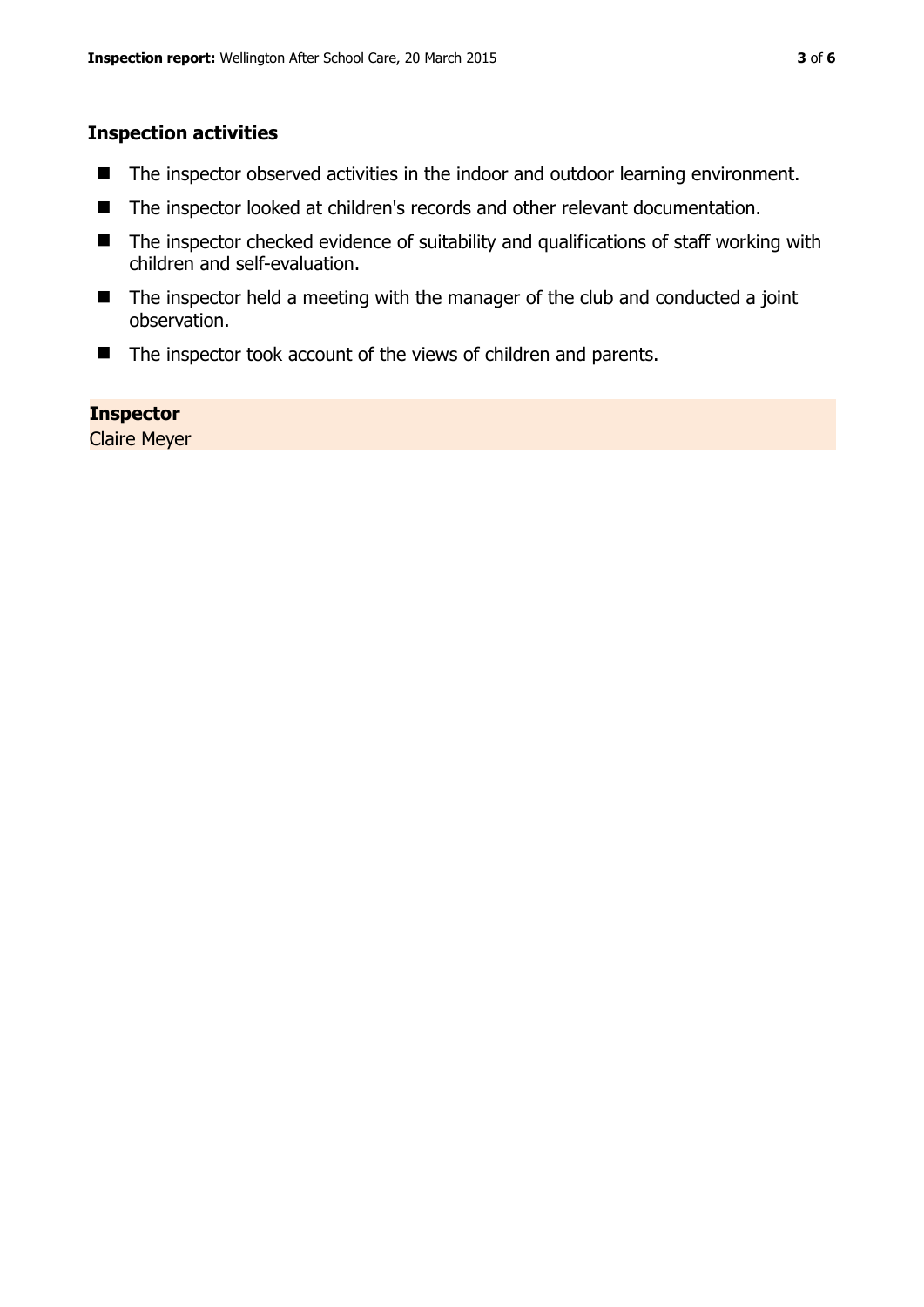### **Inspection findings**

#### **How well the early years provision meets the needs of the range of children who attend. This requires improvement**

Staff provide suitable resources and activities for the range of ages attending the club. Children have opportunities to make choices about what they do and how they spend their time in the club. For example, children build with construction sets, play board games, draw and play catching games. However, staff do not always provide activities to engage all children or help them take part in activities. This results in children losing interest and moving from one activity to another. Nonetheless, staff are responsive to children's interests. They talk to children and join their play.

#### **The contribution of the early years provision to the well-being of children requires improvement**

When children first attend the club, staff obtain information from parents about children's dietary and medical requirements to ensure they meet these specific needs. However, staff do not allocate children with a key person. This means children do not have a dedicated member of staff whose role is to ensure they receive the support they need. Nevertheless, staff are warm and welcoming, which means that children settle into the routine and build positive relationships with one another. Older and younger children mix well in the club. Overall, staff support children to develop their social skills as they help them to share and take turns. Children have good opportunities for physical development and to be active, as they play indoors and outside using a variety of resources and equipment.

#### **The effectiveness of the leadership and management of the early years provision requires improvement**

Management does not have a secure understanding of the requirements of the Early Years Foundation Stage. Consequently, they have not kept Ofsted up to date with changes to members of the committee who are responsible for running the club. On this occasion, Ofsted do not intend to take any action. Not all members of the committee have completed Disclosure and Barring Service checks to ensure they are suitable for their role. However, this does not compromise children's safety and well-being because they are never left alone with the children. Although there are suitable procedures for keeping the premises safe, management and staff do not always follow them and update risk assessments. This puts children's safety at risk because they have not considered whether changes to the premises, such as staging in the hall, present a hazard. Nevertheless, staff supervise children appropriately and they do not attempt to climb on the stage or play close to it. Management and staff have not developed a system of rigorous self-evaluation to reflect on the effectiveness of activities, resources, policies and procedures. Consequently, they do not identify weaknesses in the quality of their provision. All staff have appropriate qualifications and receive some support through supervision and appraisal to help review practice. The manager works positively with the school to provide continuity for the children and implement the club's procedures.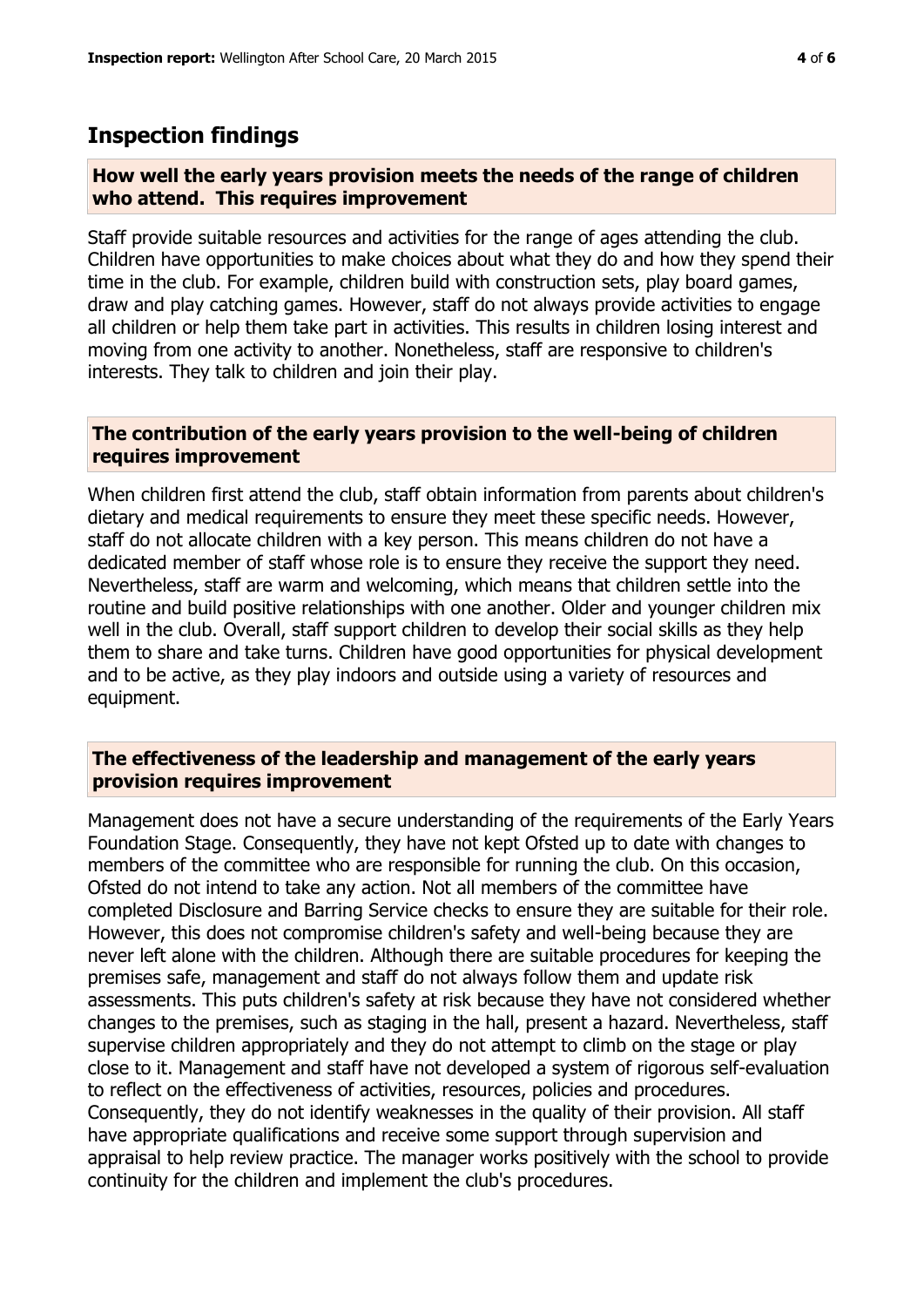# **Setting details**

| Unique reference number       | 116242                                 |  |
|-------------------------------|----------------------------------------|--|
| <b>Local authority</b>        | Hounslow                               |  |
| <b>Inspection number</b>      | 842700                                 |  |
| <b>Type of provision</b>      | Out of school provision                |  |
| <b>Registration category</b>  | Childcare - Non-Domestic               |  |
| Age range of children         | $4 - 8$                                |  |
| <b>Total number of places</b> | 30                                     |  |
| Number of children on roll    | 3                                      |  |
| <b>Name of provider</b>       | Wellington After School Care Committee |  |
| Date of previous inspection   | 6 December 2010                        |  |
| <b>Telephone number</b>       | 0208 572 1697                          |  |

Wellington After School Care registered in 1993 and operates from Wellington Primary School, term time only. The breakfast club is open from 8am to 9am and the after-school club is open from 3.20pm to 5.30pm. The club employs three staff, all hold appropriate early years qualifications at level 3.

This inspection was carried out by Ofsted under sections 49 and 50 of the Childcare Act 2006 on the quality and standards of provision that is registered on the Early Years Register. The registered person must ensure that this provision complies with the statutory framework for children's learning, development and care, known as the Early Years Foundation Stage.

Any complaints about the inspection or the report should be made following the procedures set out in the guidance 'Complaints procedure: raising concerns and making complaints about Ofsted', which is available from Ofsted's website: www.gov.uk/government/organisations/ofsted. If you would like Ofsted to send you a copy of the guidance, please telephone 0300 123 4234, or email enquiries@ofsted.gov.uk.